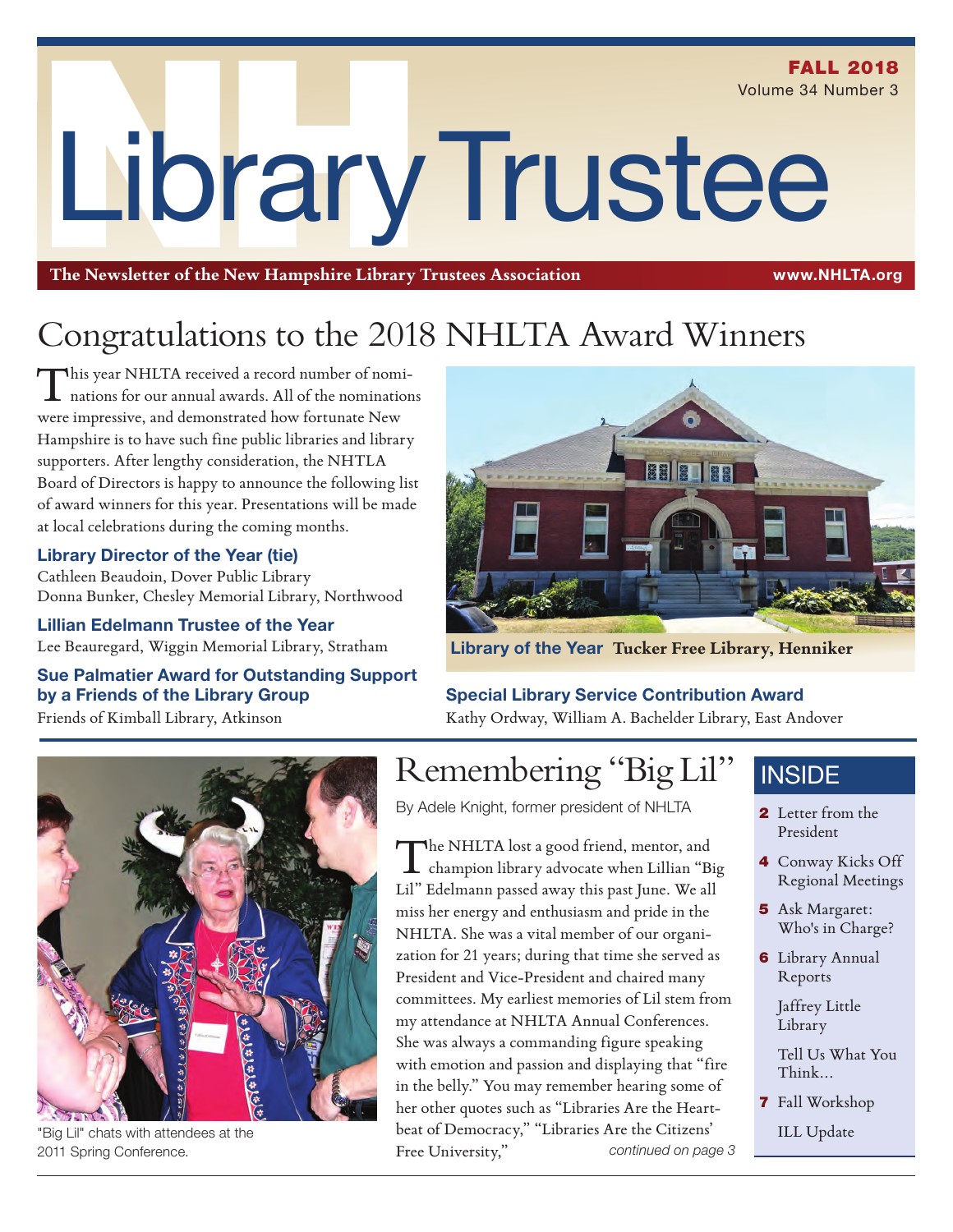## Letter from the President . . .



Mary Castelli NHLTA President

#### *Fall 2018*

As this is my first letter as President of NHLTA's Board, I'd like to take the opportunity to introduce myself! It's a pleasure to take on this role. Previous presidents, most recently Susan Young Gaudiello, and our NHLTA Board members have been careful shepherds of NHLTA, making my transition a straightforward one. As a lover of libraries and a major book enthusiast from an early age, I'm looking forward to my role in advancing NHLTA's mission of serving, improving, and promoting New Hampshire public libraries, so that others can continue to enjoy and benefit from them for years to come.

As I think about the intentions of NHLTA, I am struck by the thought that what makes libraries so special is that they are not just for readers. Libraries play a vital role in the success and well-being of the communities they serve. They are positioned as the hub of the community. In small towns, they reflect the special qualities of their communities, while acting as a portal to a global community. Their programs spark creativity, build skills, encourage us to explore our own heritage, improve our health and build relationships. Many writers' groups are hosted in their local library, as a creative space for attendees. New Hampshire public libraries offer bone-builders classes and yoga. Our libraries provide movie nights and knitters' groups. They host college planning events for students and their parents and home-buying seminars. Our libraries provide spaces for meetings of concerned taxpayers, meet-the-candidate events, and they extend

walk-in tech support for the in-person help it can be hard to access unless you have a techie in the family. And libraries have always planted the seeds of literacy, welcoming children for activities from story time to Lego hour.

It isn't just the number of events that libraries host, but the diversity of the events themselves that impresses. At your library, there are church attendees and agnostics, families and people living alone, children, teens and adults, and members of every political party. In this time of divisiveness, walking into the library is an opportunity to be in communion with someone who lives nearby but whom you might never have met otherwise. As social media allows us more opportunities to connect with people who have similarities to us, however far away they live, libraries allow us to connect with and learn from the stranger next door.

Part of our responsibility as trustees is to support our libraries in their function of serving these disparate segments of communities. I encourage all trustees to be involved in more than what happens at your board table: listen to webinars, attend trustee regional meetings and workshops, and talk to your local officials and your community members. How are you making your library the heart of its community? Are there policies you are implementing? Programs that use your library as their home base? I'd love to hear about what you are accomplishing, to learn from you in the ways we are different and, with NHLTA, to connect and support you in these shared goals.

Cheers!

Mary Castelli

#### NHLTA Board of Directors 2018–19

**Mary Castelli, President** Chichester • m.castelli@nhlta.org

**Susan Gaudiello, Vice President** Barrington • s.gaudiello@nhlta.org

**Marty Davis, Secretary** Claremont • m.davis@nhlta.org

**Mark Branoff, Treasurer** Windham • m.branoff@nhlta.org

**Conrad Moses, Past President** East Kingston • c.moses@nhlta.org **Janice Clark**  Deerfield • j.clark@nhlta.org

**Connie Kirwin** Antrim • c.kirwin@nhlta.org

**Ed Moran** Bedford • e.moran@nhlta.org

**Katrinka Pellecchia**  Lee • k.pellecchia@nhlta.org

**Bert Saul** Holderness • b.saul@nhlta.org

#### LIAISON TO THE BOARD

**Michael York,** *Director* NH State Library

**Sylvie Brikiatis,** *Assistant Director Nesmith Library, Windham* NH Library Association

MISSION The NHLTA assists Trustees to be knowledgeable and effective in order to serve, improve and promote New Hampshire Public Libraries.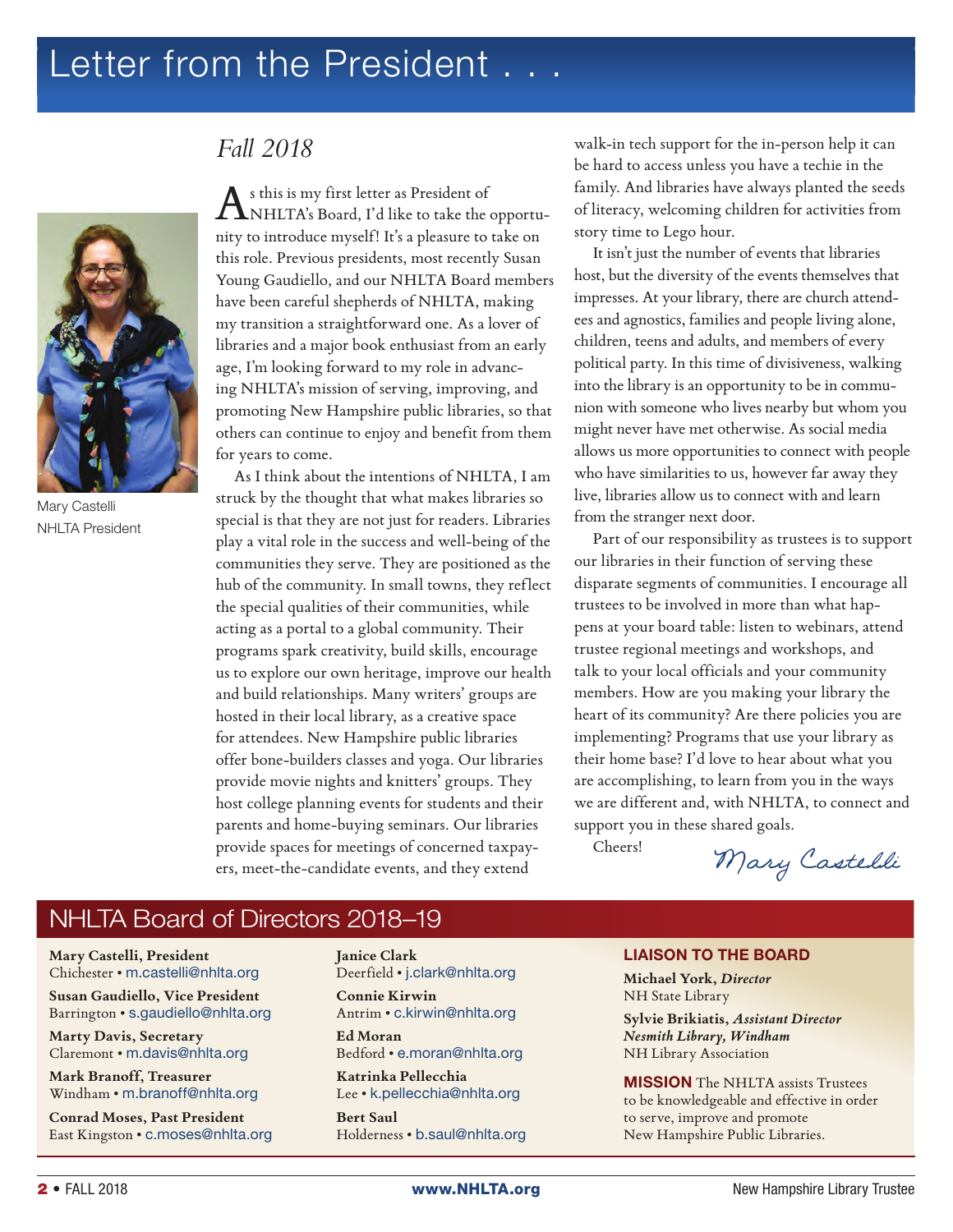## Remembering "Big Lil"

*continued from page 1*

"Knowledge is Power," and "Speak Up! Speak Out! and Speak for Libraries!"

Lil began advocating for libraries back in 1969 when she ran for trustee in Twin Mountain. For many years, she canvassed for libraries throughout the North Country, citing their importance and what it meant to be a library trustee. She drove the Mediamobile that travelled the North Country to deliver books and tapes to people who couldn't get to a library, and in 1991 received a commendation from Governor Judd Gregg for her work with "The Library Comes to You" project.



Presenter Terry Knowles with Lillian at the 2012 Spring Conference.

Lil, along with several other library supporters from the North Country, joined the NHLTA in 1992. Lil was immediately elected Vice-President and that was only the beginning. In 1994, she was elected President and was re-elected continuously for another nine years. In addition, Lil chaired the Education Committee for many years, presided over the NHLTA 50th Anniversary Gala, was a member of the revision committee for the NHLTA manual *A Guide for Library Trustees*, represented the NHLTA on the NH Library Advisory Council and promoted and participated in many conferences, workshops and library visits.

I don't know if trustees today realize that there

had been a proposal in 1993 to merge the NHLTA, NHLA and the ANHLF (Association of NH Library Friends) into one organization. Lil represented the NHLTA on that ad hoc committee by attending and reporting on many meetings over the next several years. Obviously, the merger never did happen.

Lil, demonstrating her legislative acumen and zeal for promoting the importance of libraries, was the driving force behind the movement of library supporters to successfully petition the state legislature to declare that New Hampshire libraries should remain autonomous from local government. RSA 202-A:6, which spells out that autonomy, was adopted April 16, 2000 and has well served many libraries since then.

Continuing to be recognized for her championship of libraries, Lil received several awards in 2002; the Dorothy M. Little Award which is given to someone who has demonstrated sustained extraordinary public library advocacy and activism on a local, regional, and state level, and NELA's Emerson Greenaway Award that recognizes distinguished service in librarianship. In 2009, the NHLTA Board of Directors paid their own tribute to Lil by renaming the Trustee of the Year Award the Lillian Edelmann Trustee of the Year Award.

In addition to her NHLTA activities, Lil reached out to other state boards and attended their events to advocate for libraries and library trustees. She attended conferences in Pennsylvania, Vermont, Texas and New York. Her good works were appreciated throughout the library world: she also served as Regional Vice President of the American Library Trustees Association (ALTA), a division of the American Library Association, and was asked to chair the ALTA Legislative Committee.

When Lil decided to retire from the NHLTA Board of Directors in 2013, the other directors voted to appoint her as their first Emeritus Director. She was unable to attend meetings after her retirement but her love for libraries and the NHLTA continued.

We all miss Lil Edelmann greatly and give thanks for her guiding support and pursuit of education for library trustees. Because of the energy, enthusiasm, and devotion that Lil gave to our trustees, the NHLTA is one of the strongest library trustee organizations in the country.



Libraries Are the Heartbeat of **Democracy** 

Libraries Are the Citizens' Free **University** 

Speak Up! Speak Out! and Speak for Libraries!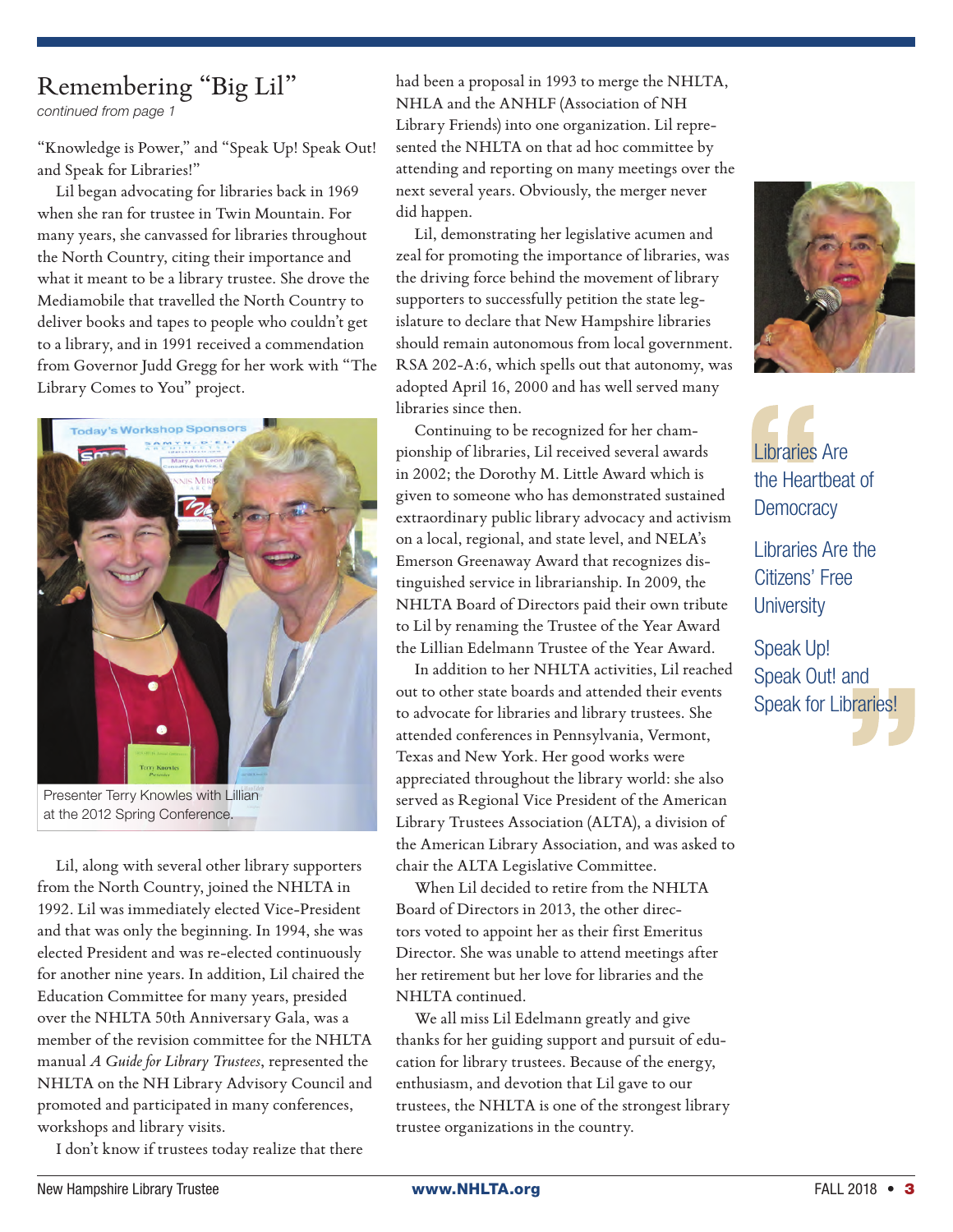#### Conway Kicks Off Fall Regional Meetings with a Focus on Strategic Planning

n September 6 trustees from Bartlett, Effingham, Jackson, Madison, Tamworth and Conway met at the beautiful and historic Conway Public Library for the first Regional Trustee Meeting of the fall. The main topic of discussion was strategic planning.

Trustees from Cook Memorial (Tamworth) and Madison Libraries were especially helpful, sharing the processes they used to gather input from residents. One of Madison's tactics was to survey townspeople who attended the annual town bean hole bash: no beans till you completed the survey! In Tamworth, a combination of forums, surveys and online questionnaires produced excellent results. Tamworth completed its plan in August of this year, and posted all information, including survey questions and survey results, on their webpage. Take a look: tamworthlibrary.org/about/ trustees/2018-strategic-plan/.



Recommendations that came forward during the discussion:

- Reach out to all sorts of groups in town, including the Friends, the Historical Society, Women's Club, even the Planning Board which is responsible for the town's master plan.
- Don't just ask what the Library can do better; ask what the town needs. Then think about how the Library can help to meet those needs.

One other question that was raised: how do you measure the library's success, beyond citing circulation numbers and similar statistics? Answers: share real stories of how the library has had a positive impact on individuals. And, check out "Project Outcomes" on the website of the Public Library Association, a division of the American Library Association: www.ala.org/pla/initiatives/ performancemeasurement

Finally, we asked the library directors in attendance what trustees can do to be most effective. Here are a few of their ideas:

- Be familiar with library policies.
- Adopt a Code of Ethics and follow it.
- Be an advocate for the library, everywhere you go.
- Be engaged.

Clearly this discussion was fruitful for all who attended and for NHLTA, too!

#### Fall Regional Meetings **Scheduled**

After a successful series of Regional Meetings<br>Alast spring, NHLTA has arranged for five more gatherings this fall. While several will have already taken place by the time this newsletter is mailed, there are meetings scheduled in Rye on October 11 and Gilford on November 7. (See the events calendar and the NHLTA website for more information.)

If you'd like to host a regional meeting at your library in 2019, contact Susan Gaudiello (s.gaudiello@NHLTA.org) to volunteer. The host library takes care of the room set-up and refreshments, and NHLTA handles the promotion and facilitation of the event in collaboration with hosting trustees.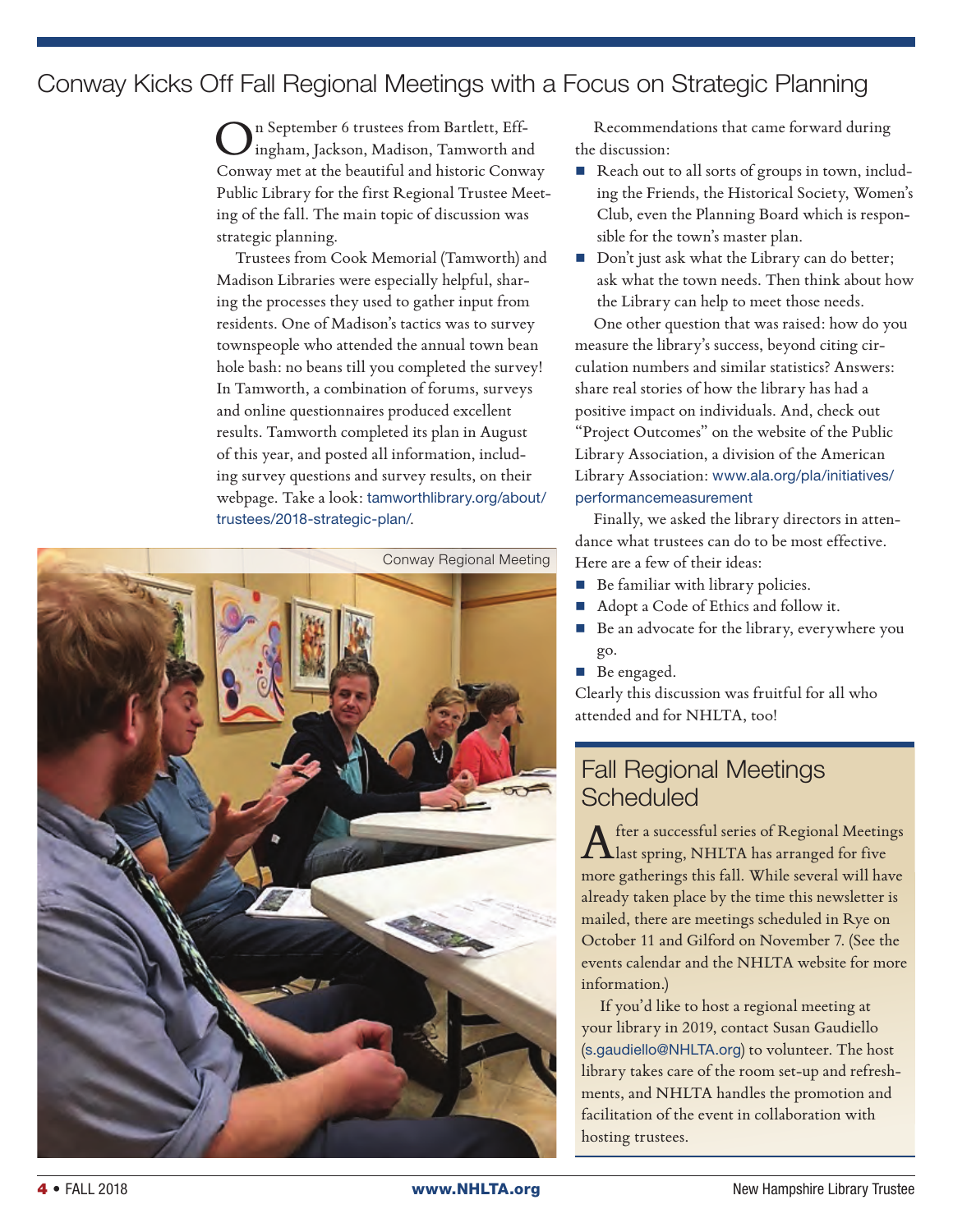# ASK MARGARET

## When Under Construction, Who's in Charge: The Trustees or the Town?

What is the division of authority between library trustees and the town's or city's governing body when renovation or construction of a library building is desired?

As you are likely aware, RSA Chapter 202-A gives significant authority to library trustees in the management of the library property and operations. For example, RSA 202-A:6 says, in part, that "The library trustees shall have the entire custody and management of the public library and of all the property of the town relating thereto. . . ." Our New Hampshire Supreme Court has even recognized the library trustees' level of autonomy in *Littleton v. Taylor*, where an employee of the town's library was deemed a library employee and not a *town* employee.

But this level of autonomy is not without its limits. When the library trustees want to do a renovation or addition on the library building, conflicts between the governing body and the library trustees can arise. Although the law is not perfectly clear in addressing all the potential issues, here are some considerations for trustees and governing bodies to remember.

First, when a major renovation or new construction of library real property is desired, a bond is often necessary to fund the project. Bonds are a form of long-term debt and are governed by RSA Chapter 33. Bonds must be approved by the vote of the legislative body; in towns, this means the voters, and in towns without budgetary town meetings or in cities, this would be the council or aldermen, with the procedure for bonds being set forth in the charter. This means, first and foremost, that library trustees do not have independent authority to approve or obtain a bond; legislative body approval is required.

Going even a little further, in towns with a town meeting, the governing body has authority over the warrant, meaning that it is the governing body's decision whether to include (or not include) an article on the warrant, unless a properly petitioned

warrant article is received pursuant to RSA 39:3. This means that the select board cannot be required to place an article containing a bond on the warrant in the absence of a citizen petition. Remember, too, that at town meeting, the voters can amend a warrant article containing a bond; this includes the power to decrease the amount of money proposed.

Importantly, once the issuance of the bond is approved by the legislative body, it is the governing body that has the authority to obtain the bond. The governing body also has the responsibility to ensure that the bond proceeds are being spent properly for the purpose for which the bond was authorized. Ultimately, therefore, the management of bond proceeds falls within the financial responsibilities of the governing body.

All of that being said, some building renovation and construction projects do not involve bond proceeds, but questions of authority can still linger. RSA 202-A:6 & A:11 give the trustees the authority to expend money appropriated for the library, including the authority to make separate requests for capital improvements, and RSA 202-A:4-c gives the trustees authority to accept and expend other revenue given to the library (if previously adopted by the legislative body).

However, RSA 202-A:6 says the library trustees have "custody and management of the public library and of all the *property of the town relating thereto*." Those last few words are important because the real property of the town used for library purposes (e.g., the land, the buildings) is owned by the town, not by the trustees, even though management authority is given to the trustees. This is no different than conservation property belonging to the town being managed by the conservation commission.

Ultimately, the best case scenario for a municipality is for the library trustees and governing body to work together. In fact, one option for larger construction projects would be appointing a "clerk of the works" to oversee the project and to keep both the governing body of the municipality and the trustees of the library apprised and involved to the extent necessary.



By Margaret L. Byrnes, Attorney at Law, NH Municipal Association (NHMA)

Ultimately, the best case scenario for a municipality is for the library trustees and governing body to work together.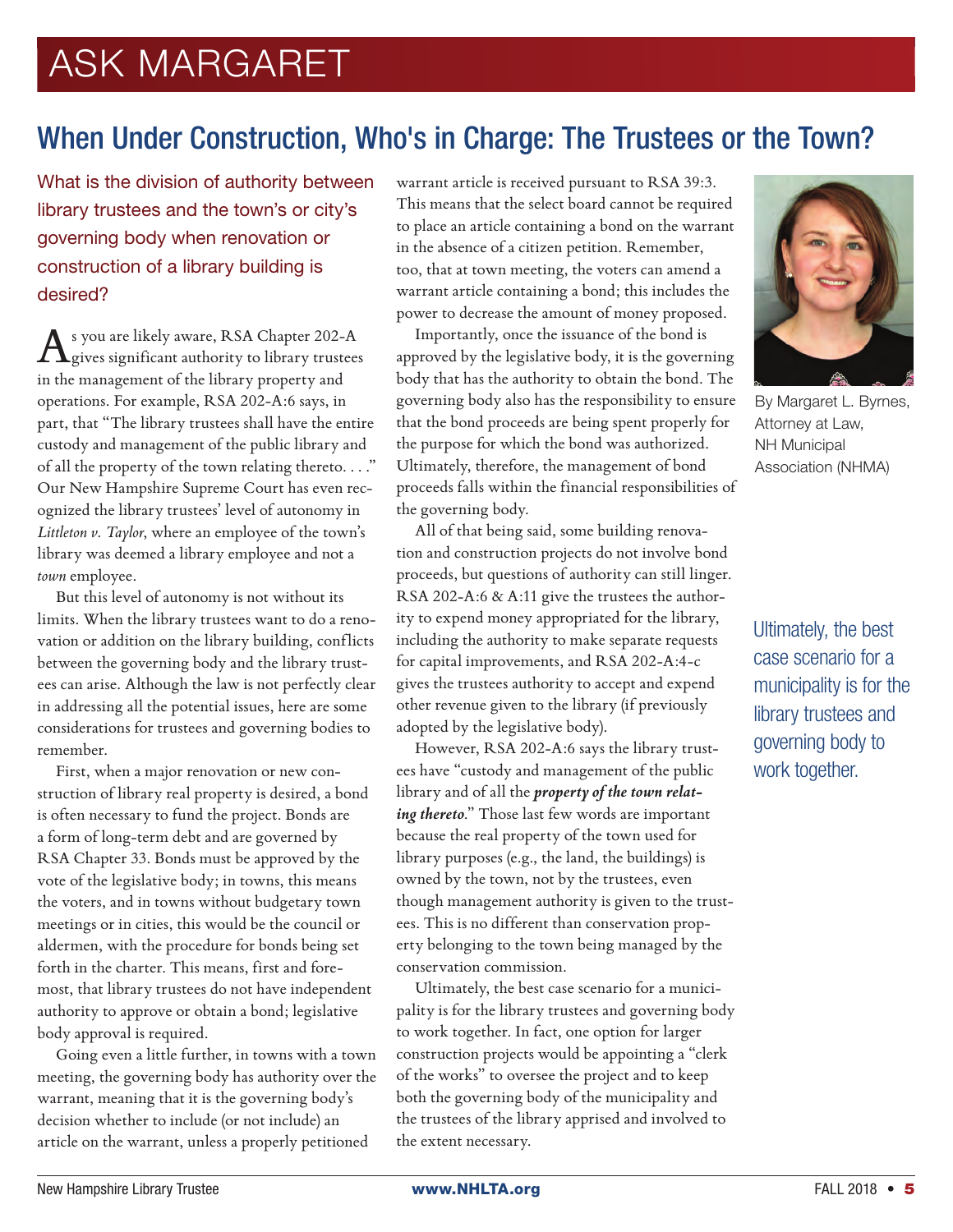## Library Annual Reports: When are they due? What should they include?



Fortunately, RSA 202-A:12 is very specific regarding the information to be included in the Annual Report. The Board Treasurer should report on the first four items; the Library Director and the Board Chair report on the last three including a list of programs, workshops, classes, and any other services such as meeting room usage offered by the library that further the education of the public.

**202-A:12 Annual Reports**. – Every library regularly open to the public, or to some portion of the public, with or without limitations, whether its ownership is vested in the town, in a corporation, in an organization or association, or in individuals, shall make a written report to the town or city at the conclusion of each fiscal year of

(a) all receipts from whatever sources,

- (b) all expenditures,
- (c) all property in the trustees' care and custody, including a statement and explanation of

any unexpended balance of money they may have,

- (d) and any bequests or donations they may have received and are holding in behalf of the town, with such recommendations in reference to the same as they may deem necessary for the town to consider,
- (e) the total number of books and other materials and the number added by gift, purchase and otherwise; the number lost or withdrawn,
- (f) the number of borrowers and readers and a statement of the use of the property of the library in furthering the educational requirements of the municipality and such other information and suggestions as may seem desirable,
- (g) submit a similar report to the state librarian at such time and on such forms as the commissioner of cultural resources may require.

#### Jaffrey Little Library Opens for Business

The Jaffrey Little Library is located at the entrance to the Jaffrey Post Office. The image on the front is inspired by and presents a frontal view of the town's Clay Library (the original name of the Jaffrey Public Library). It even includes a picture of Julie Perrin, the Library Director, waving out the window! The Little Library was designed by Rob Stephenson who had it constructed by a local sign shop.



above: The Jaffrey Little Library

from left: Rob Stephenson and Bill Driscoll check out what's new at the Little Library.

# Tell Us What You Think About NHLTA Services

It's been a while since NHLTA sought member<br>feedback on the programs and services offered **L** feedback on the programs and services offered by the Association, other than evaluations of the annual conference and on-site workshops. We'll be inviting your comments and suggestions through a series of short surveys over the course of the coming year. We promise to keep the questionnaires brief and to consider all your recommendations as we work to improve and expand NHLTA services.

The first survey requests your thoughts on this newsletter. We want to know how useful and interesting you find the content, as well as what specific topics you'd like to see addressed in future articles. Don't be reticent about telling us how we can do a better job to meet your information needs.

You'll find the link to the newsletter survey on the NHLTA website home page, and we'll also be sending it to you via direct email (if you've shared your personal email with us).

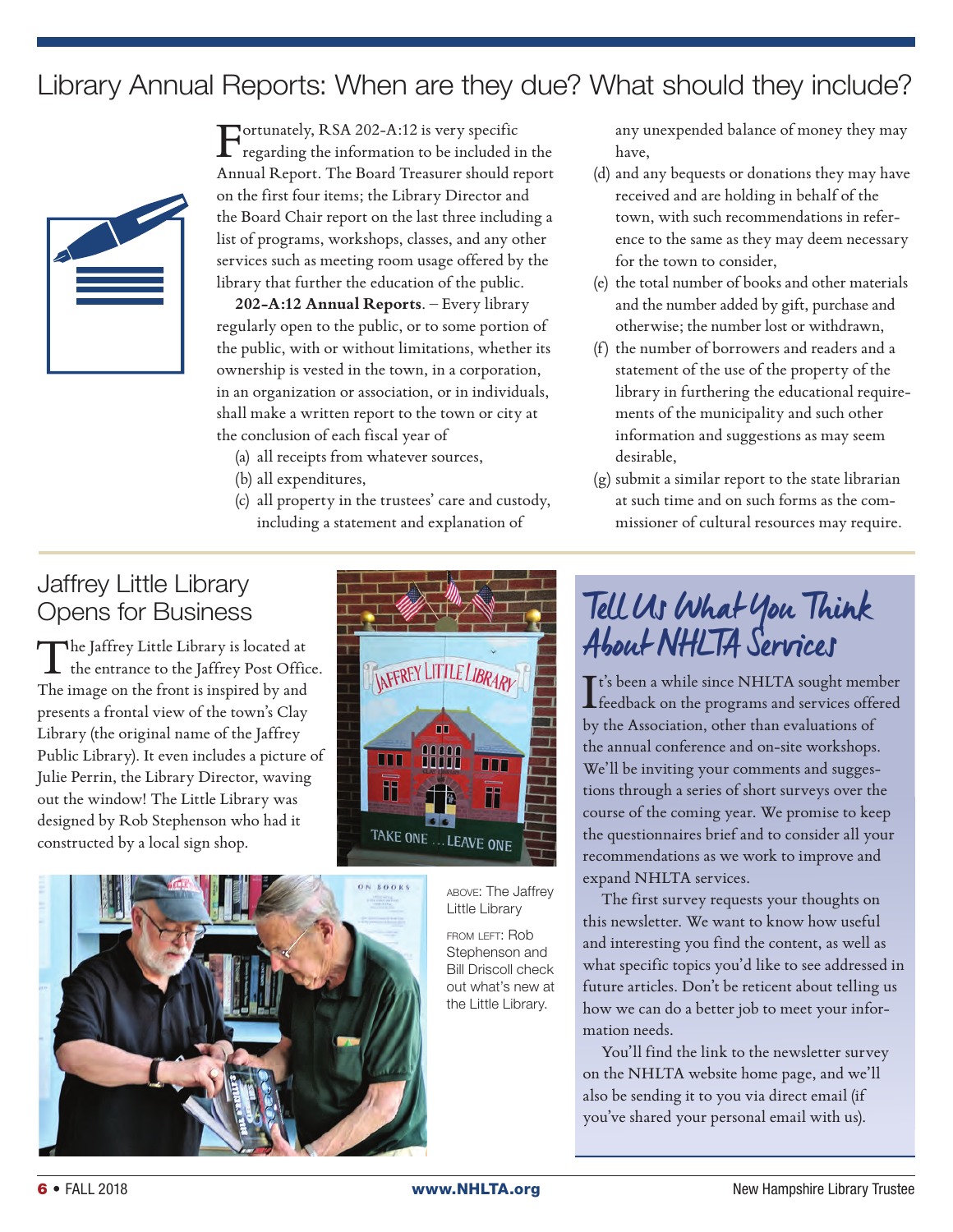## Fall Workshop Will Focus on Trustee/Library Director Relationship

Date: Tuesday, November 13, 2018 Time: 10:00 am – 1:00 pm Place: NH Municipal Association Building, Concord Register Online: www.NHLTA.org

ne of the most important responsibilities of trustees, if not THE most important, is the selection of the right person to serve as the director for their library. Once the selection is made, forging a productive working relationship and periodically evaluating the performance of the director is critical to a well-run library. This fall's workshop will explore all aspects of this important task.



The workshop will start with the development (or updating) of the director's job description. Next, the process of hiring a new director will be discussed, including tips on everything from who should be on the search committee, to posting the job announcement, sample interview questions and checking references. Then, the evaluation process will be explored. Finally, the task of forging a good working relationship will be addressed, including understanding

roles and boundaries for both the director and trustees.

The workshop will be presented by Deb Caplan, MLS, of Debra Caplan Career Counseling. Deb is also a trustee of the Peterborough Town Library. She will be joined by a panel of experienced trustees who have recently participated in hiring a library director.



## ILL Update

The NH State Library continues to<br>move forward with the state procurement process to implement a new Statewide Interlibrary Loan solution. When a contract is approved by Governor and Council the vendor will be announced and implementation of the new system begun. They hope this will happen before the end of 2018.



# LibraryTrustee

**The Newsletter of the New Hampshire Library Trustees Association**

> EDITOR **Katrinka Pellecchia**

DESIGN & PAGE LAYOUT **Jill Shaffer Hammond**

**CONTRIBUTORS** Mary Castelli, Susan Gaudiello, Adele Knight, Fran McBride

PROOFREADING Ann Somers, Loring Webster

Email submissions and inquires to the Editor k.pellecchia@nhlta.org

The NH Library Trustee is published four times yearly by the New Hampshire Library Trustees Association (NHLTA), 25 Triangle Park Drive, Concord NH 03301.

This publication serves as a means of providing information and news to library trustees in New Hampshire.

Subscriptions are included as part of the annual membership dues for the New Hampshire Library Trustees Association. The content published is for informational purposes only and is not and should not be considered a substitute for legal advice.

> © 2018 New Hampshire Library Trustees Association

All rights reserved. No portion of this newsletter may be reproduced or republished without permission from the editor.

POSTMASTER: Address Correction Requested